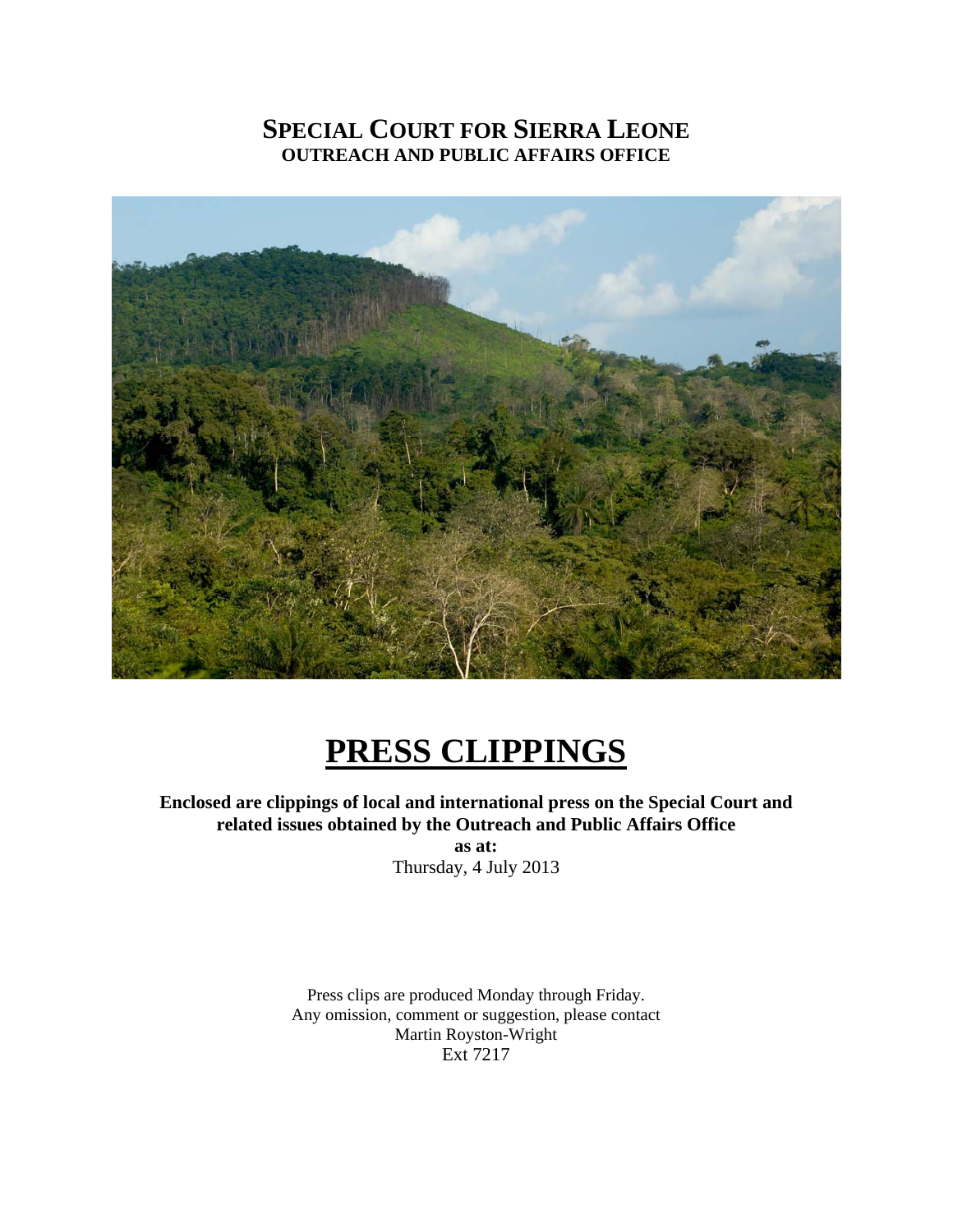| <b>International News</b>                                               |           |
|-------------------------------------------------------------------------|-----------|
| Hague Court to Release ex-Bosnian Serb Parliament Chief Early / Reuters | Page 3    |
| ILEA Produces African Genocide Investigators / Mmegi Online             | Page 4    |
| Greek Australian Wins Chief Justice Award / Neoskosmos.com              | Pages 5-6 |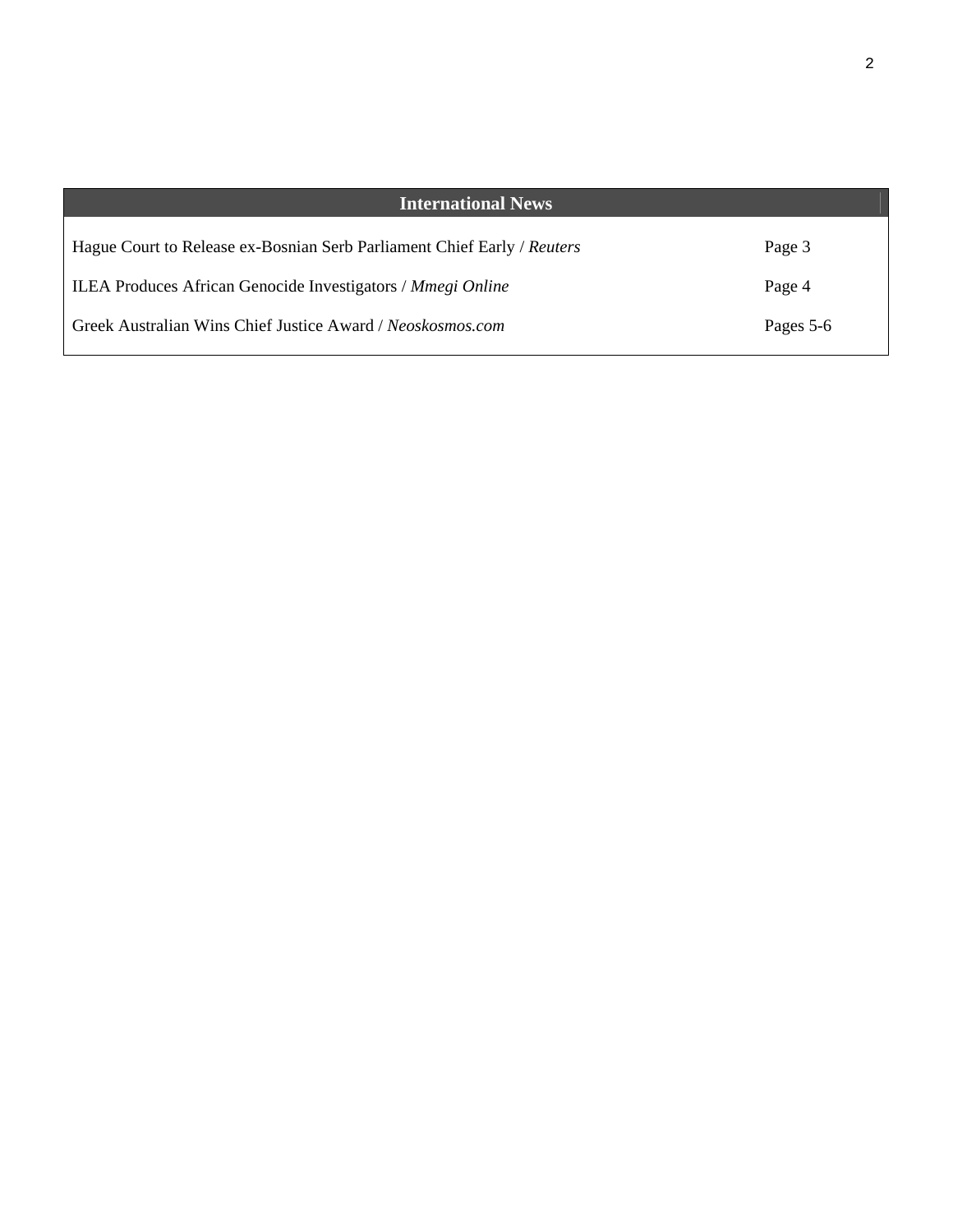## Reuters Tuesday, 2 July 2013

## **Hague court to release ex-Bosnian Serb parliament chief early**

#### AMSTERDAM

(Reuters) - The war crimes tribunal for ex-Yugoslavia has granted early release to the former head of the Bosnian Serb parliament who was convicted of forcing thousands of Muslims and Croats from their homes during Bosnia's 1992-95 war.

The International Criminal Tribunal for Former Yugoslavia (ICTY) said Momcilo Krajisnik, 68, would be freed on September 1 after serving two-thirds of his prison term on a conviction for persecution, deportation and forcible transfer of civilians.

"I am of the view that Krajisnik, through his good behavior during his detention, has demonstrated some rehabilitation, which militates in favour of his early release," said a document signed by the court's president, Theodor Meron.

Krajisnik was initially sentenced to 27 years imprisonment, but that was reduced on appeal to 20 years in March 2009.

NATO-led peacekeepers arrested Krajisnik in April 2000, nearly five years after the end of the war in which 100,000 people died and two million people were driven out of their homes in ethnic cleansing campaigns.

(Reporting by Ivana Sekularac; Editing by Mark Heinrich)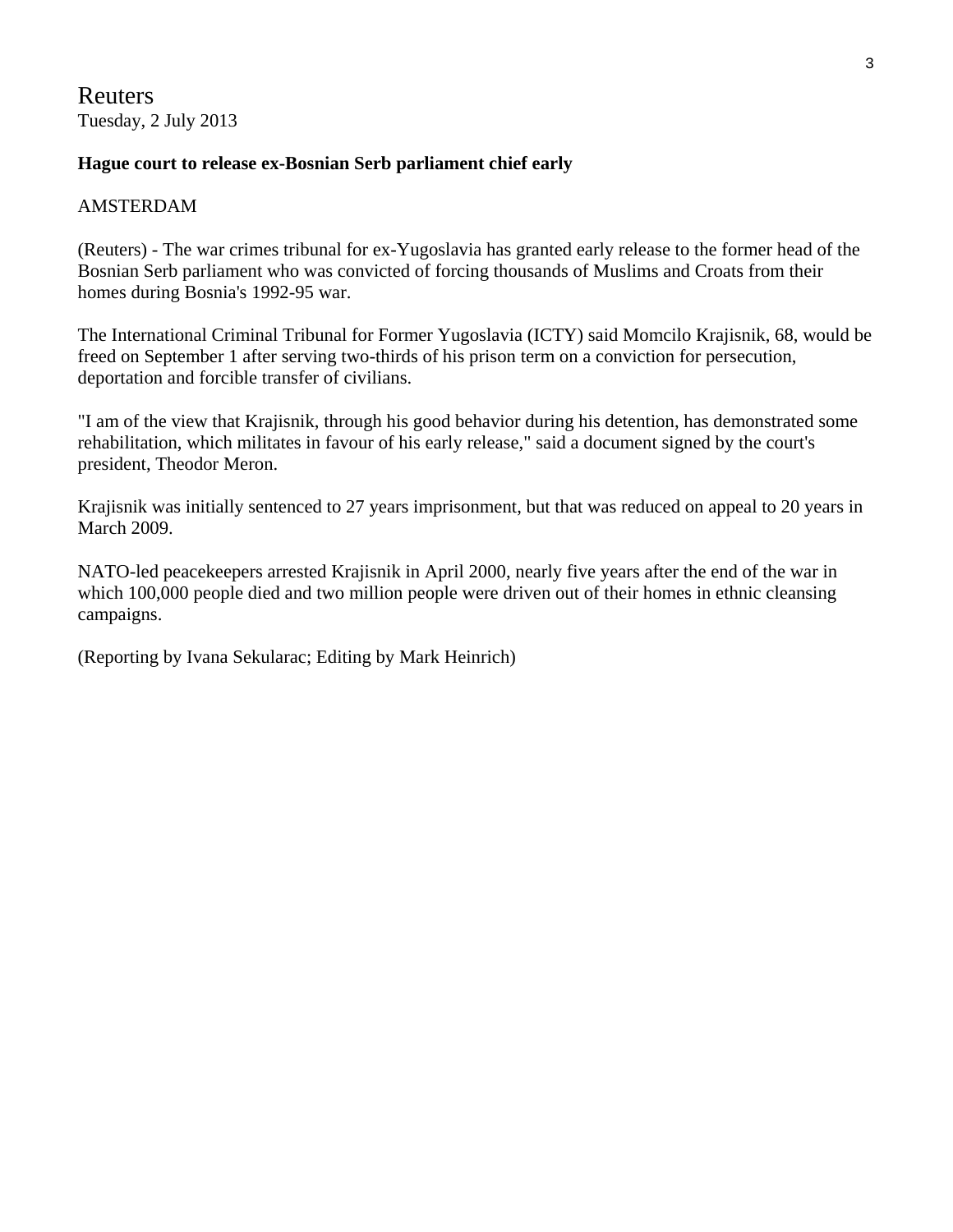## Mmegi Online (Botswana)

Wednesday, 3 July 2013

#### **ILEA produces African genocide investigators**

#### BAME PIET, Staff Writer

The International Law Enforcement Academy (ILEA) in Otse (Police College) has produced 40 African investigators to be deployed anywhere in the world to probe genocide or mass crime scenes.

The investigators graduated last week after a two-week course in genocide or mass crime investigations.

Addressing journalists on the sidelines of the 237th US independence celebrations in Gaborone last Thursday, Stephen Rapp, an international prosecutor said that the 40 investigators were in Botswana to get skills to investigate a nd prosecute cases of massive killings and how to handle them before they become a crisis. He said that investigations have in the past proved inadequate in gathering the necessary evidence for a trial.



Rapp, a US ambassador-at-large for war crimes issues said

that Botswana has shown the international community that it does not condone any human rights abuses. "Botswana is a country that stands up strong and talks when innocent men, women and children are victimised, it doesn't make any difference whether it is somebody from the north or the south, who is responsible and needs to be held to account." That is why we are here for two weeks with 40 investigators from across African countries - Kenya, Sierra Leone, Liberia, Uganda, Rwanda and Botswana," he said.

He added that Botswana has demonstrated its commitment to hold even powerful man to account for crimes, hence the country was chosen to host the course, which ran from June 17 to last week. The course was designed to develop the capacity of law enforcement officials in Africa, to manage and conduct investigations of war crimes, crimes against humanity and genocide nationally and internationally. It was facilitated by the International Institute for Criminal Investigations and ILEA.The graduates will be put on a register and be deployed anywhere in the world to investigate genocide cases and help in prosecution of those deemed responsible.

Rapp is an international prosecutor who handled the Sierra Leone (Charles Taylor) and Rwanda genocide (Tanzania UN Tribunal for Rwanda) cases. The International Criminal Court charged the former Liberian leader Taylor with war crimes and crimes against humanity in April 2003 and he was convicted in May 2012.He was accused of funding rebels in neighbouring Sierra Leone during a decade long civil war. He is now serving 50 years in The Hague, Netherlands. In April 1994, a tension that had been simmering between Hutu and Tutsi ethnic groups in Rwanda exploded into full-blown genocide claiming an estimated 800,000 lives in the space of 100 days. Some of those responsible were finally convicted and sentenced to 10-15 years in jail.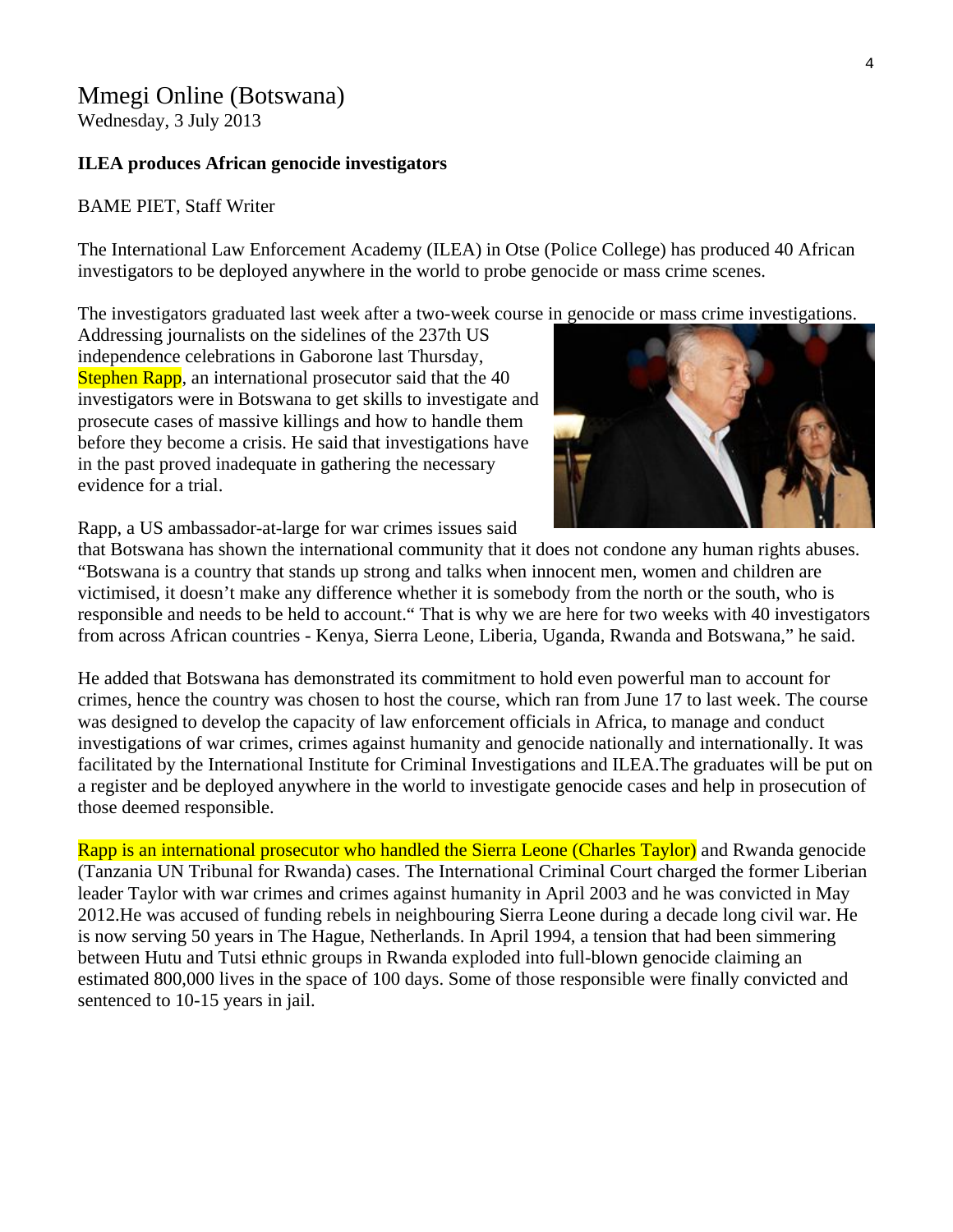## Neoskosmos.com (Australia) Wednesday, 3 July 2013

### **Greek Australian wins Chief Justice award**

La Trobe law graduate Catherine Eglezos has r eceived the 2013 Victorian Law Foundation Chief Justice's Medal for Excellence and Community Service

P enni Pappas

La Trobe law graduate Catherine Eglezos has received the 2013 Victorian Law Foundation Chief Justice's Medal for Excellence and Community Service.

The award is only presented to one graduating Victorian law student each year and as Ms Eglezos



says, "to have my achievements throughout my five years at University recognised in this way is indeed an honour".

"I feel extremely humbled to be the recipient of the 2013 Chief Justice Medal," she tells Neos Kosmos "It is a privilege to have been selected from a group of worthy candidates who are dedicated to their legal studies and passionate about community service."

Ms Eglezos took up law as she had a keen passion for social justice and felt a need to contribute to the addressing of inequalities in society.

"I decided to study law as I felt it would enable me to develop a greater understanding of the nature of our legal system and the attempts being made to remedy inequalities in access to justice for particular groups in society," she explains, adding she completed the subject of Legal Studies in her VCE and found the subject matter extremely interesting.

"As I have always been committed to academic excellence, I also believed that a law degree would continue to challenge me and would enable me to further enhance my written, oral and analytical skills." Commercial Disputes Team. She says the firm has allowed her to combine her commitment to community constant charity work she's been involved with. Since 2002, she has been a member of the Saint Vincent Currently, Ms Eglezos is a graduate with the firm Herbert Smith Freehills, rotating through the services and her legal work by being the graduate representative on the firm's Community Committee; she participates in the Student Mentoring Program with Hawthorn Secondary College and will shortly start with the Homeless Persons' Legal Clinic. One of the reasons Ms Eglezos received the award was the de Paul Society in the role of President of the Brunswick Young Adult Conference.

Whilst she was studying, she participated in other volunteer programs such as the La Trobe Infinity Leadership Program, a Legal Sector Internship, through the Victoria Law Foundation, with the Victorian Equal Opportunity and Human Rights Commission (2010), and a remote research internship with the Special Court for Sierra Leone, The Hague (2012).

Ms Eglezos says she draws inspiration from her grandparents, and gets her strong work drive from them too.